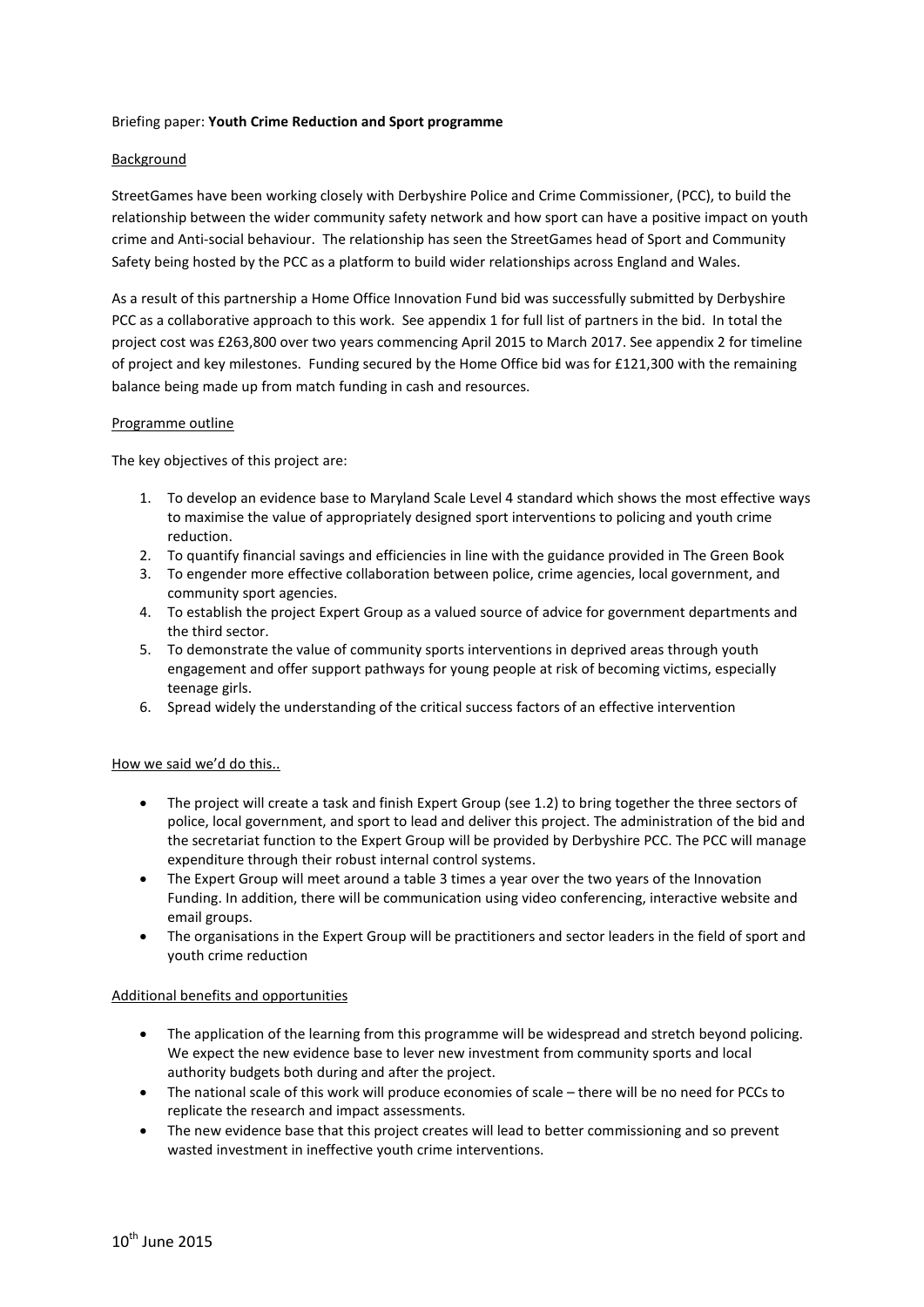## **APPENDIX 1: Key partners involved**

# **Lead PCC completing the bid**

**1 Alan Charles – Derbyshire Police and Crime Commissioner**

| <b>Partner PCC's</b>    |                                                               |  |  |  |  |  |  |  |  |
|-------------------------|---------------------------------------------------------------|--|--|--|--|--|--|--|--|
| $\overline{2}$          | Vera Baird - Northumbria Police and Crime Commissioner        |  |  |  |  |  |  |  |  |
| $\overline{\mathbf{3}}$ | Tony Lloyd - Greater Manchester Police and Crime Commissioner |  |  |  |  |  |  |  |  |
| $\overline{4}$          | Bill Longmore - West Mercia Police and Crime Commissioner     |  |  |  |  |  |  |  |  |
| 5                       | John Dwyer - Cheshire Police and Crime Commissioner           |  |  |  |  |  |  |  |  |
| 6                       | Paddy Tipping - Nottinghamshire Police and Crime Commissioner |  |  |  |  |  |  |  |  |
|                         | Winston Roddick - North Wales Police and Crime Commissioner   |  |  |  |  |  |  |  |  |

### **Additional PCC's who have expressed an interest in joining the project once it is operational:** Dorset, Surrey, Cambridgeshire, South Yorkshire, West Yorkshire, West Midlands and Sussex

|                   | <b>Partner Organisations</b>                                                                                    |  |  |  |  |  |  |  |  |  |  |
|-------------------|-----------------------------------------------------------------------------------------------------------------|--|--|--|--|--|--|--|--|--|--|
| 8                 | Jane Ashworth - StreetGames                                                                                     |  |  |  |  |  |  |  |  |  |  |
| 9                 | Robert Street - Youth Justice Board                                                                             |  |  |  |  |  |  |  |  |  |  |
| 10                | Simon Edens - National Policing Lead for Anti-Social Behaviour ACPO                                             |  |  |  |  |  |  |  |  |  |  |
| 11                | Tony Costello - Coventry Solihull & Warwickshire Sport (Community Sports Partnership<br>Network representative) |  |  |  |  |  |  |  |  |  |  |
| $12 \overline{ }$ | Abigail Patterson - Network Rail                                                                                |  |  |  |  |  |  |  |  |  |  |
| 13                | Jackie Bryson - Sport England (replacement to be proposed)                                                      |  |  |  |  |  |  |  |  |  |  |
| 14                | Olivier Pickney - National Police Lead for Young People                                                         |  |  |  |  |  |  |  |  |  |  |

# **Consulted Organisations**

| <b>Paul Quinton - College of Policing</b>    |  |
|----------------------------------------------|--|
| <b>Clare O'Sullivan - Association of PCC</b> |  |
|                                              |  |